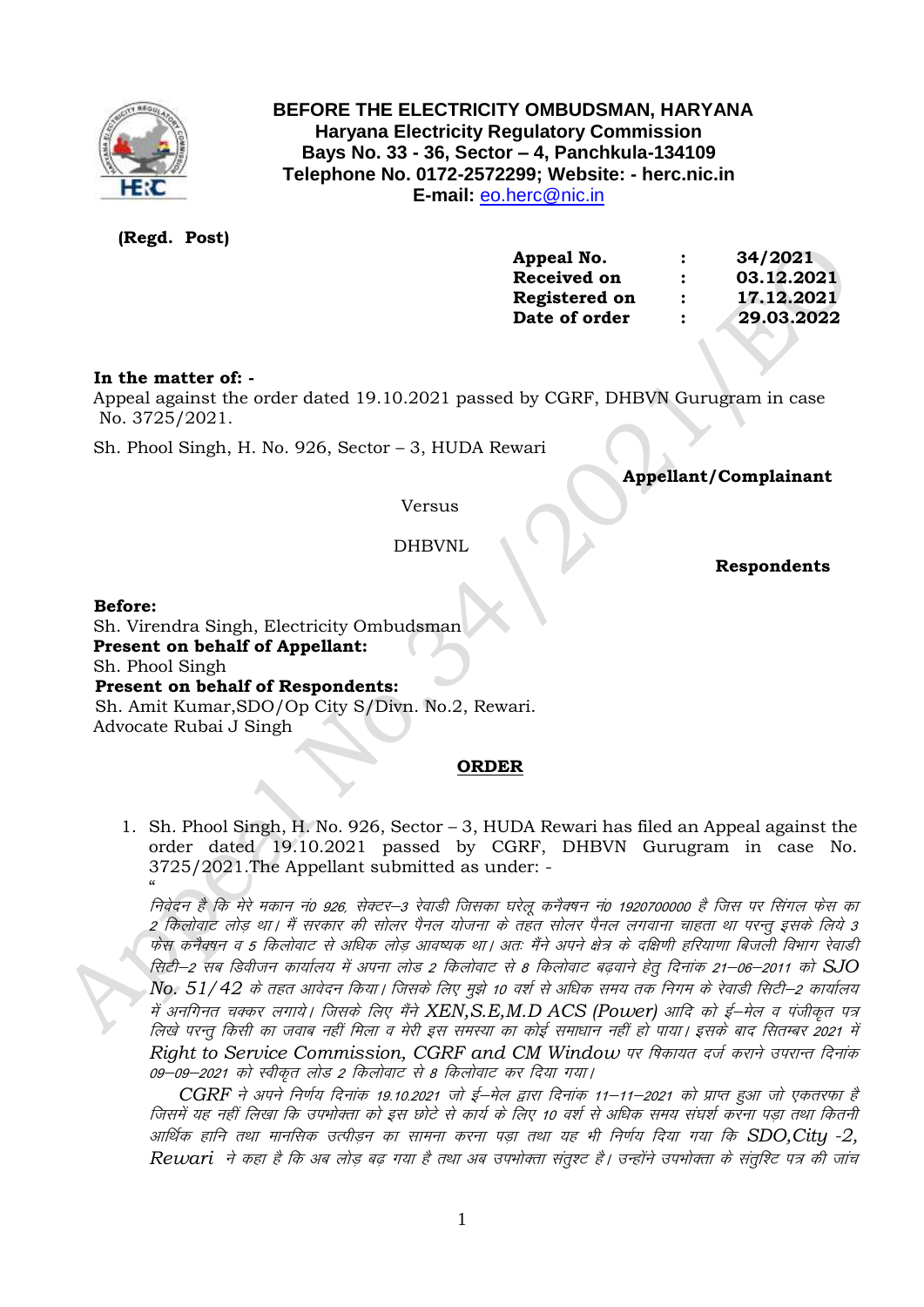fकेये बिना तथा बिना किसी Cost के दोशी अधिकारियों को क्लीन चिट देकर उपभोक्ता के साथ धोखा /अन्याय किया है तथा न्यायिक पद पर होने के कारण न्याय का गला घोंटा है।

मैं CGRF द्वारा दिये गये एकतरफा निर्णय से संतुश्ट नहीं हूँ। अतः दोशी अधिकारियों के विरूद्ध कार्यवाही की जाये ओर अगर निर्धारित समय सीमा में मेरे मकान का लोड़ बढ़ जाता तो मुझे लाखों रूपये बिजली के बिल का भुगतान ना करना पडता और अनावष्क मानसिक उत्पीडन से भी बच सकता था।

अतः आपसे अपील है कि निगम द्वारा निर्धारित समय सीमा के उपरान्त मेरे द्वारा भरे गये बिजली बिलों की क्षतिपूर्ति कराई जाये तथा दोशी अधिकारियों के खिलाफ कार्यवाही की जावे तथा मानसिक उत्पीडन का रूपया 50,000 ⁄ – बतौर हर्जाना दिलाया जावे।

- 2. The appeal was registered on 17.12.2021 as an appeal No. 34/2021 and accordingly, notice of motion to the Appellant and the Respondents was issued on 20.12.2021 for hearing the matter on 04.01.2021.
- 3. The hearing was held on 04.01.2022, as scheduled. At the outset, the appellant submitted that he has not received the reply of the respondents till date. The counsel for the respondents requested to grant time for the submission of the reply. Acceding to the request of the counsel for the respondents, the matter was adjourned to 19.01.2022.
- 4. The SDO/Op City S/Divn. No.2, Rewari vide his email on 19.01.2022 has submitted reply which is as under: -
	- 4.1 That the Appellant is aggrieved against the Order dated 19.10.2021, passed by the Ld. Consumer Grievance Redressal Forum (hereinafter referred to as 'CGRF'), DHBVN, Gurugram in Case no. DH/CGRF-3725/2021. The primary grievance of the Appellant is that his extension load of 2 kW was not extended to 8 kW by the Respondent.
	- 4.2 That relevant part of the Order dated 19.10.2021 passed by the Ld. CGRF, Gurugram is being reproduced herein below for the kind perusal of this Hon'ble Authority-
		- $"$  …

*Proceedings were held on 18.10.2021 at Rewari. Complainant as well as the SDO was present. The SDO submitted reply vide memo no. 2767 dated 21.09.2021 stating that the load has since been extended.*

*After going through record made available on file and hearing both the parties, the Forum decided to dispose of the case with no further direction to the SDO. Case is closed. No cost to either side.* …"

- 4.3 That it is being submitted that the present Appeal does not lie since the Ld. CGRF has already adjudicated the Appellant's grievance in detail and the grievance of the Appellant already stands resolved by the Respondent.
- 4.4 That it is relevant to mention brief facts of the case to establish that no cause of action remains in favour of the Appellant as its issue stands resolved
	- a. The Appellant having electricity connection no. 1920700000 applied for extension of load from 2 kW to 8 kW on 21.06.2011. The load was extended on 12.07.2011 and the same was reflected in the Appellant's bill for the consecutive months of 09/2011 and 11/2011.
	- b. Due to a technical glitch at the time of change in billing agency from HARTRON to ENZEN, the load of the Appellant was reverted to 2 kW. This was without the consent of the Respondent- Sub Division and officers of Respondent had no active or passive role to play in this change.
	- c. It is respectfully submitted that Appellant never objected to or complained about any issue till 2021 and continued to deposit the bills as per consumption. Thus, no prejudice has been caused to the Appellant. No complaint was filed with respect to enhancement or reduction of load by the Appellant for a long period of almost 10 years and it was only in 2021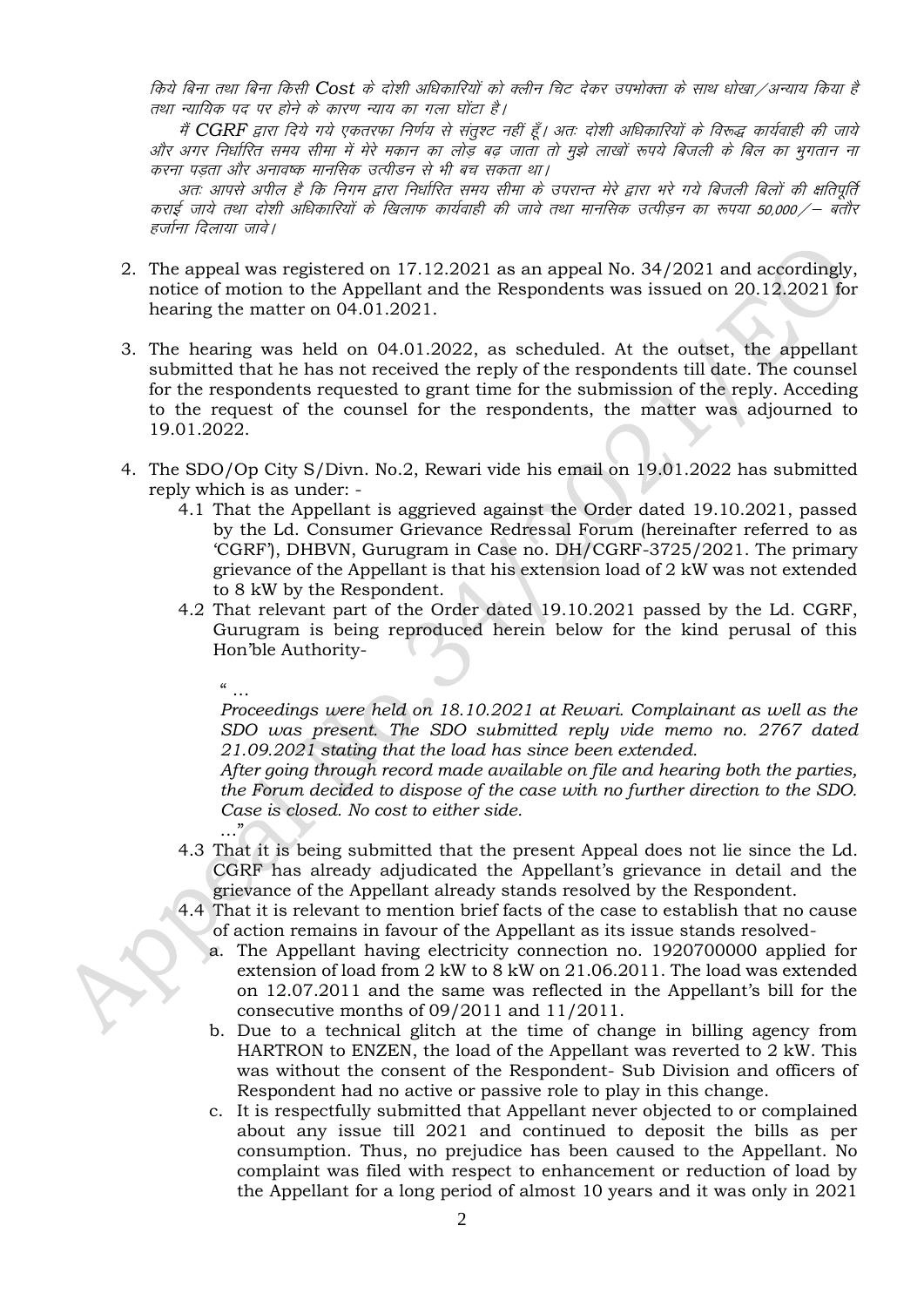that this fact was brought to the knowledge of the Respondent. Therefore, the case of the Appellant is barred by delay and laches on his part and more so the case is barred as he is himself guilty of acquiescence and waiver. Tickets acknowledging the same was raised, bearing no. SD-382535 dated 22.04.2021, SD-389005 dated 16.06.2021 and SD-402247 dated 07.09.2021.

- d. Thereafter, the load of 8 kW was affected on 09.09.2021 by the Respondent. This fact was also brought to the knowledge of the consumer on 22.09.2021.
- 4.5 That it is clear from the above facts and circumstances that the issue of the Appellant was resolved by the Respondent in the most efficient manner. It is also being brought to the notice of this Hon'ble Authority that the Appellant filed its complaint after the onset of COVID-19, and it was only due to the restriction in place that there was some delay in resolving the issues of the Appellant.
- 4.6 That it is being reiterated that the Appellant's grievance was brought to the notice of the Respondent only in April 2021 and thereafter; active steps were taken to resolve the same by the Respondent-Department.
- 4.7 That it is also pertinent to mention that the case of the Appellant was also taken up at the Haryana Right to Service Commission (hereinafter referred to as 'Commission'), wherein the Ld. Commission vide Order dated 12.01.2022 observed that the Respondent and its officers were not responsible for any inconvenience caused to the Appellant and they had made sincere efforts in resolving the issue.
- 4.8 That it is being submitted that the Ld. CGRF has already taken into consideration the grievances of the Appellant and accordingly passed a wellreasoned Order dated 19.10.2021. Thus, the present Appeal is not maintainable.

 Therefore, keeping in view the above submissions, it is being prayed, that the present Appeal may kindly be dismissed, in the interest of justice, with costs.

- 5. The hearing was held on 19.01.2022, as scheduled. At the outset, the appellant submitted that he has received the reply of the respondents a day before in the evening only and requested to grant time for the submission of rejoinder. Acceding to his request, the matter was adjourned to 03.02.2022.
- 6. The hearing was held on 03.02.2022, as scheduled. The appellant requested to grant time again for the submission of rejoinder. Acceding to his request, the matter was adjourned and the appellant was directed to provide the copy of rejoinder to the respondent within three days so that the matter could be argued on the next date of hearing on 24.02.2022.
- 7. The appellant vides his email on 04.02.2022 has submitted rejoinder which is as under: -
	- Para 1 That the contents contained in para 1 of the written statement is a matter of records, however admitted to this extent that the requisite load extended from 2 KW to 8 KW despite depositing ACD charges on 21.06.2011 after a long period of 10 years and 03 months.
	- Para 2 That Hon'ble Consumer Grievance Redressal Forum (herein after referred to as CGRF) vide impugned order dated 18.10.2021 has not mentioned the reasons of delay of 10 years and 03 months and has not held responsible for mental agony and financial loss to the appellant. Because appellant was deprived privilege of having solar system so that I could reduce my electrical consumption bill and saving energy i.e. equivalent to energy produced in the national interest.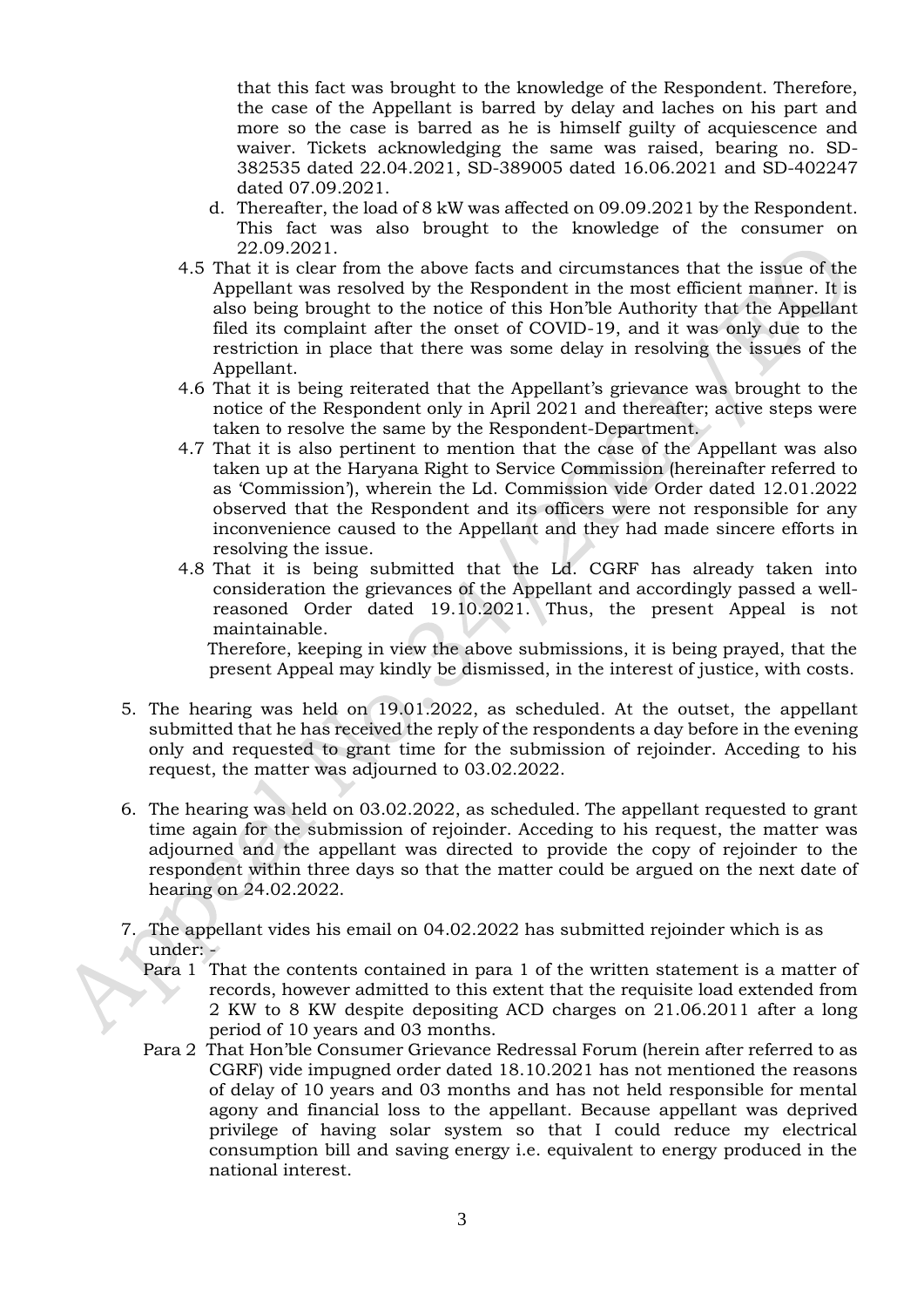- Para 3 That the contents of Para 3 are wrong and not admitted. The appellant has to suffer irreparable financially loss and mentally agony due to negligence of respondents. Hon'ble CGRF neither mentioned the reasons of delay in extending the load nor held responsible for the same. Grievances of the appellant are not redressed and stand unresolved. Respondent was exonerated on the basis of that appellant could retain the copy of complaint which were made time and again only proof is structure made on my roof for installation of solar system by private contractor.
- Para 4 contents contained in Para 4 of the written statement is denied and not admitted. Sufficient cause of action still remains in favour of appellant and has not even been resolved as described in sub-para as under:
	- (a) Admitted to this extent that appellant had applied for extension of load from 2Kw to 8 KW on 21.06.2011. Rest part of this para is false and fabricated.
	- (b) That, as admitted by the respondents, the load reverted to 2 KW due to a technically glitch while change in billing agency and without consent of Sub Division and officers of respondents, here, it is pertinent to mention that respondents are sole responsible for irreparable loss to the appellant. Billing agency is part and partial of the working system of service providers and works as per directions and data/ information supplied by respondents. Moreover, the appellant has no concern with billing agency hired by the respondents. If there was any error occurred by billing agency, why the same was not noticed well in time by the officers/officials of the respondents. The respondents should be barred to put off the responsibility to so called billing agency. The respondents have not imposed adequate penalty upon the billing agency for the error due to which appellant has to suffer irreparable loss as mention above.

Note: Billing agencies HRRTRON and ENZEN were never called to explain the reasons as to how they done such lapse and on what basis. Moreover, during this period, the respondents not checked the same. Further no penalty has ever been imposed upon the billing agencies for irreparable loss.

(c) Contents of this Para are wrong and not admitted. The appellant visited many times in the office of the respondents where he was given always a prescribed form of complaint to be filled up by appellant and same was retained by the respondent's office. The appellant wanted to install solar panel for electric energy for which load of above 5KW & three phase connection is mandatory, and had tendered the works to local contractor, but the same was not executed due to non-extension of load resulting which the appellant has to suffer irreparable loss and has to pay at least Rs. 6,80,000/- extra for the delayed period. In addition to the above loss the appellant also has to bear loss due to (i) increase in price of solar panel and its installation from approximately Rs.1,00,000/- to Rs. 3,66,000/ and (ii) discontinuation of subsidy on solar panel amount of Rs. 1,00,700/- It is wrong to say that the appellant not made any complaint. The appellant regularly approached to the authorities concerned, made complained from time to time but all in vain. Aggrieved from the billing of DHBVN from march 2014 for Rs. 440098 and August 2014 of Rs 22,696/- and so on the appellant approached to the office of SDO(Op) City-2, Rewari for updating of load for installation of solar system and checking of Electric Meter an amount of Rs 300/ had been deposited vide Receipt No. 40 Book No 001572 on dated 24.07.2015. After installation of solar panel base in Nov-Dec 2020, the payment of Rs. 1,00,000/- (One Lakh) was made to contractor on 03.02.2021. Accordingly, DHBVN was applied for rooftop Solar PV System under Net Metering arrangement and amount deposited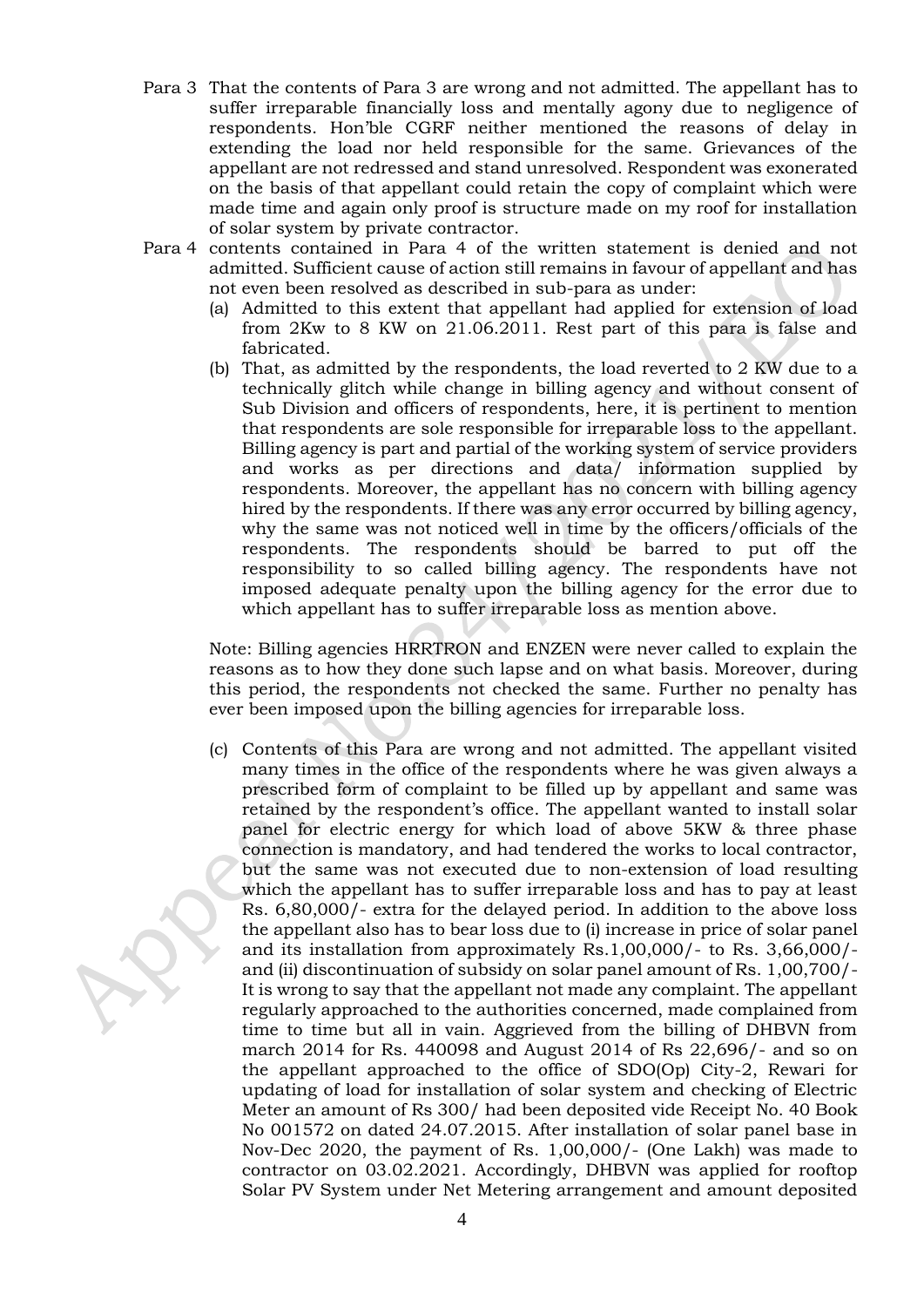Rs. 1,000/- on 17.03.2021, the same payment confirmed by DHBVN and the appellant successfully applied for Solar Net Metering Connection, but the connection could not be activated due to non-extension of load from 2KW to 8KW resulting which the contractor now has refused to install the same.

At last aggrieved from the reluctant behavior of the respondents, the appellant moved complaints to the different authorities. It is pertinent here to mention that no reply has been received from the any authorities till date except reply from SDO (Op) City-2 Rewari on 09.09.2021 only after complaint made to CGRF and Right to Service Commission.

- (d) Admitted.
- Para 5 That the respondents totally failed to provide services to the appellant in time. The appellant had deposited fee amount of Rs. 3150/- of extension of load on dated 21.06.2011 and the load extended on date 09.09.2021 after expiry of 10 years and 3 months. This is not efficient manner.
- Para 6 That no active steps were taken by the respondents. The appellant submitted application for extension of load and accordingly required fee was deposited but no action taken during 10 years and 3 months. Earlier records could not be retained but after the fatigue made many times visit in SDO 'op' office, the appellant started maintaining records from April 2021 on ward and same is available.
- Para 7 The contents of this para are wrong and not admitted hence denied. The Hon'ble Haryana Right to Service Commission issued impugned order dated 12.01.2022, hence this appeal. It is matter of concerned that mere extension of load could not be extended for which appellant has to approach to Hon'ble Ombudsman. Respondents had not made sincere efforts in resolving the issue and are totally responsible for their negligence towards performing the work in time which caused irreparable loss to the appellant.
- Para 8 Para 8 of the written statement is wrong and not admitted. The appellant was struggling hither and thither for a long period of more than ten years but the work which was the duty of the respondents to complete within the stipulated period, can be completed only after the appellant approaches the Hon'ble CGRF. This appeal is lawfully maintainable and may kindly be decided in favor of appellant. It is cleared from the above scenario that how a consumer has to get his lawfully work done by approaching up to the Hon'ble Ombudsman. Therefore, the appellant humbly prays to kindly award compensation due to

the negligence as mentioned above for the loss as:

- (i) Due to non-extension of load the appellant has to suffer irreparable loss and has to pay at least Rs. 6,80,000.00 extra for the delayed period
- (ii) Due to increase in price of solar panel and its installation from approximately Rs.1,00,000/- to Rs. 3,66,000/- and
- (iii) Due to discontinuation of subsidy by Govt. on installation of solar panel amounting Rs. 1,00,700/-
- (iv) Due to mental agony to appellant amounting Rs. 1,00,000/-
- (v) Any other compensation which Hon'ble Ombudsman deem fit may pass an order in favour of appellant.
- 8. The hearing was held on 24.02.2022, as scheduled. The counsel for the respondents stated that although, she has received the rejoinder, but she found it very different from the original appeal and therefore, required more time to study and respond. The matter was adjourned to 15.03.2022.
- 9. The SDO/Op City S/Divn. No.2, Rewari vide his email on 15.03.2022 has submitted reply to the rejoinder through his counsel which is as under: -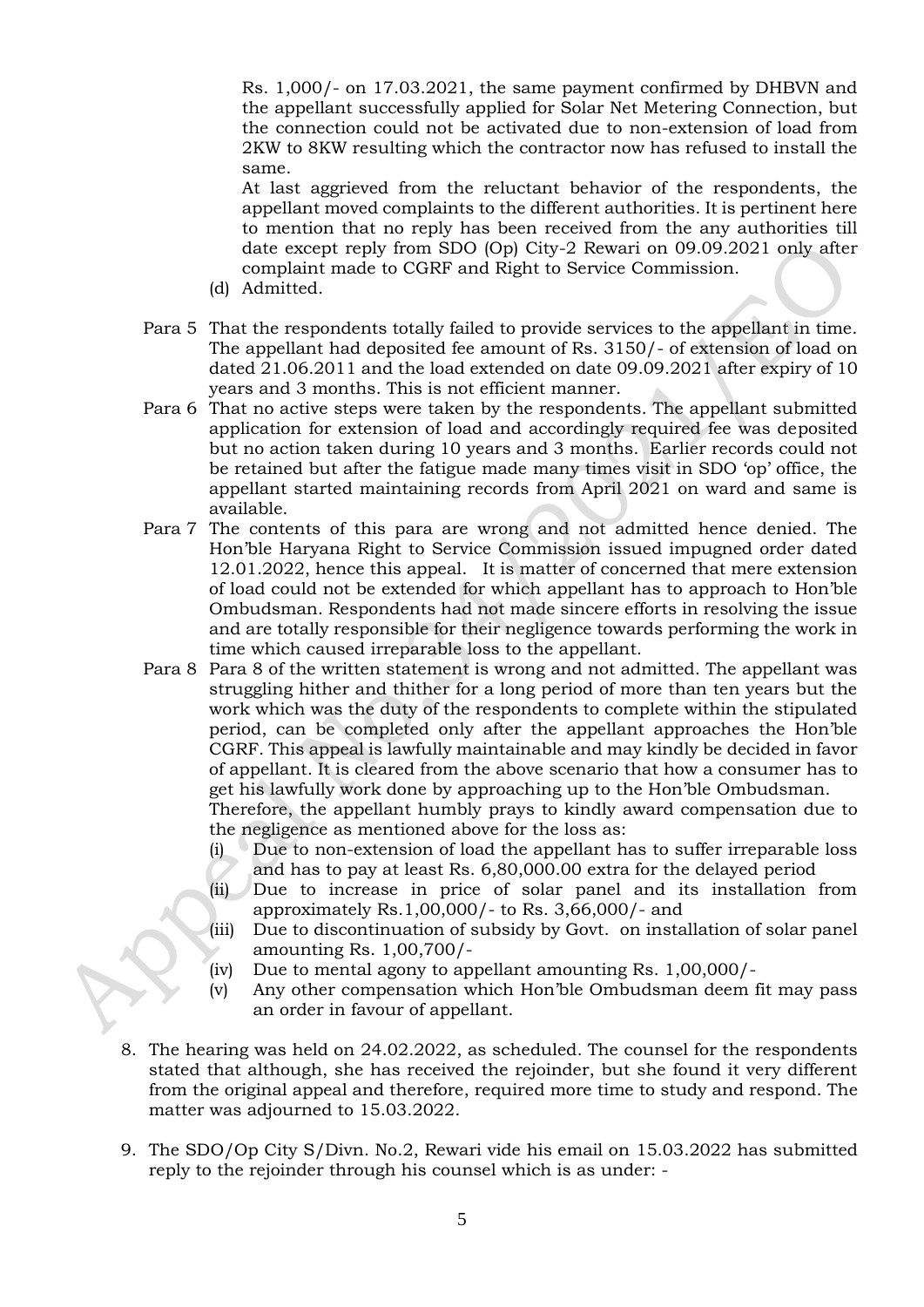#### **Preliminary Submissions**

- ➢ *That the appellant is aggrieved against the order dated 19.10.2021, passed by the Ld. Consumer Grievance Redressal Forum (hereinafter referred to as "CGRF"), DHBVN, Gurugram in case No.DH/CGRF-3725/2021. The primary grievance of the Appellant is that his extension load of 2 KW was not extended upto 8 KW by the Respondent.*
- ➢ *That it is being submitted that the present Sur-Rejoinder is being filed in view of the new contentions and amendment in original prayer by the claimant in its rejoinder / reply, dated 03.02.2022 which require specific denial / explanation on part of the respondent. Further, the submissions / contentions made by the Respondent in its Reply, may be read as part and parcel of the present Sur-Rejoinder and the same are not being repeated her for the sake of brevity. At the outset, it is being submitted that the claimant has failed to establish any contravention by the Respondent and therefore, no claim / cause of action lies in the instant proceedings.*
- ➢ *That all the facts and submissions stated by the claimant in his rejoinder / reply, dated 03.02.2022, are denied except for the instances where the same have specifically been admitted hereinafter by the Respondent. Any specific denial not made by the respondent shall not be deemed as an admission to any fact or submission and may be deemed as denial. Further, the Respondent reserves the right to raise other grounds or produce other documents, during the course of the instant proceedings*

### *Para-wise Reply to Rejoinder / Reply*

- *1-3 That the contents of para No.1 to 3 which pertain to record of the case are admitted, however, the rest of the contents are denied*
- *4(a) That the contents of Para No.4(a) need no reply*
- *4(b) That the contents of para No.4(b) which pertain to record of the case are admitted, however, the rest of the contents are denied & 4(c) the claimant has claimed an amount of Rs.6,80,000/- for the first time in its rejoinder / reply. The claimant had originally sought compensation of bills and an amount of Rs.50,000 for undergoing mental harassment, in his complaint before the Ld. CGRF. It is being submitted that the claimant is barred & estoppels from amending its claim at such a belated stage. Further the amount of Rs.6,80,000/- is totally unjustified and exaggerated. Similarly, the amounts being sought for increase in amount of solar panel and discontinuation of subsidy on solar panel are not maintainable. Further the above claims are remote in nature and the claimant is not entitled to seek relief of the same.*

*It is being denied that there was any contravention on behalf of the Respondent. On the other hand, the contents of this paragraph establish that it was the claimant which defaulted in following the proper procedure before installation of solar panels. From the documents annexed by the claimant, there is nothing to show that the photograph of installation of solar panels is from November-December, 2020 as claimed by the claimant. It is pertinent to point out that Annexure II states 09.03.2021 as the date. Further, the bank statement annexed by the claimant shows a payment being made on 03.02.2021. Further, the claimant approached the Respondent on 17.03.2021 i.e. after having the started the process of installation of solar panels. It is being submitted that the claimant was bound to intimate the Respondent before installation of solar panels. Thereafter, an inspection of the site would be undertaken by the Respondent – Department. Thus, it was only after following this process that the claimant ought to have installed the solar panels.*

*Further, although, the fact of the payment for solar panels is not being admitted, it is being submitted that it was only in 2021 that the claimant noticed any issue with respect to load. Thus, it was in 2021 that the*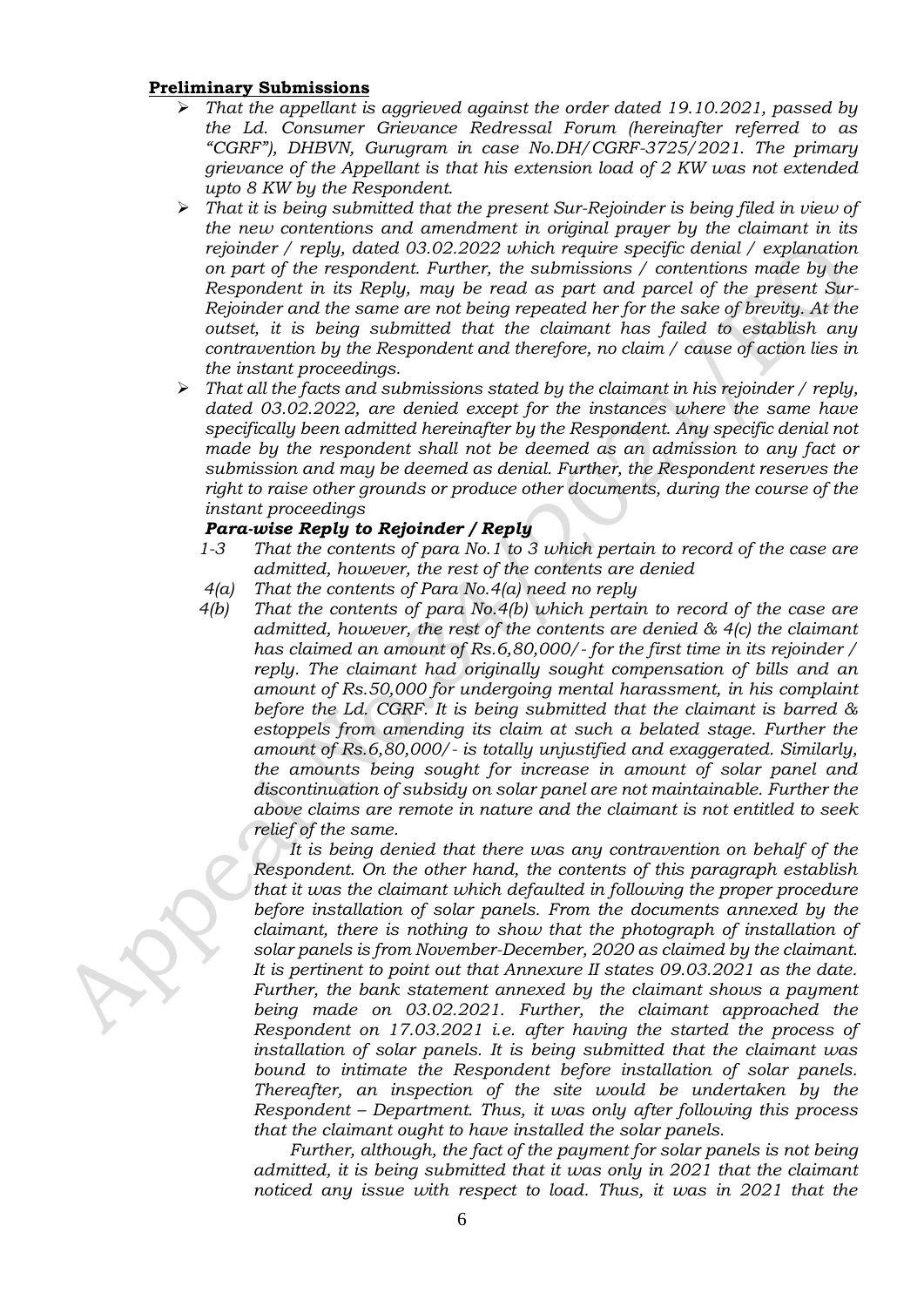*claimant approached the Respondent-Department and not before that. The claimant has annexed a list of representations allegedly, made to the Respondent, however it is being submitted that only one representation pertains to 2015 and the rest of the representations pertain to 2021. Further, the representation dated 2015 has not been annexed and the Respondent has no record of the same. As explained in detail, the reply submitted by the Respondent, tickets acknowledging the issue were raised bearing no.SD-381733 dated 16.4.2021, SD-382535 dated 22.04.2021, SD-389005 dated 16.06.2021 and SD-402247 dated 07.09.2021. Thereafter, the load of 8 KW was approved w.e.f. 09.09.2021 by the respondent without any delay. Further, it is being vehemently denied that the claimant approached the Respondent or the Respondent-Department for a period of 10 years and no action was taken on its grievance. Therefore, the complaint filed by claimant is nothing but an after-thought and a misuse of the legal remedies.*

- *5-6 That the contents of Para No.5 and 6 which pertain to record of the case are admitted, however, the rest of contents are denied.*
- *7 That the contents of Para No.7 which pertain to record of the case are admitted, however the rest of the contents are denied. It is further being submitted that the claimant is barred from Challenging the Order dated 11.01.2022 passed by Haryana Right to Service Commission, by the way of the present Appeal.*
- *8 That the contents of para No.8 which pertain to record of the case are admitted, however, the rest of the contents are denied. That, as explained above, it is being re-iterated that the reliefs being sought by the Claimant are not maintainable. The claimant is barred from amending its prayer at this stage.*

*Therefore, keeping in view the above submissions, it is being prayed, that the present Appeal may kindly be dismissed, in the interest of justice, with costs.*

- 10.The hearing was held on 15.03.2022, as scheduled. At the outset, the appellant submitted that he received the reply of the respondents that day only and requested to grant some time to respond. Acceding to his request, the matter was adjourned to 29.3.2022.
- 11.The hearing was held on 29.03.2022, as scheduled. Both the parties were present during hearing through video conferencing. The appellant briefed the contents of the appeal and argued that the respondent in his reply admitted that load reverted to 2 KW due to a technical glitch while change in billing agency and without consent of sub division and officers of respondents. As the respondents are sole responsible for loss to the appellant for non-installing solar system, so he should be compensated by the respondents.
- *12.*Per contra the counsel for the respondents submitted that the new contentions and amendment in original prayer by the appellant in its rejoinder/reply dated 03.02.2022 cannot be considered at this stage. The appellant cannot make fresh prayer in the appeal as per settled law. The appellant approached DHBVN in 2021 for the issue with respect to the load explaining that his load was being reflected as 2 KW instead of 8 KW. In record of the respondent, there is no representation of the appellant prior to 2021. After coming in the notice of the respondent, tickets acknowledging the issue were raised on 16.04.2021, 22.042021,16.06.2021 and 07.09.2021, and the load was approved on 09.09.2021. Further, regarding the bank statement annexed showing a payment made on 03.02.2021(stating it for solar panels), the appellant approached the respondent SDO on 17.03.2021 after having started the process of installation of solar panels, whereas he is bound to intimate the respondent before installation of